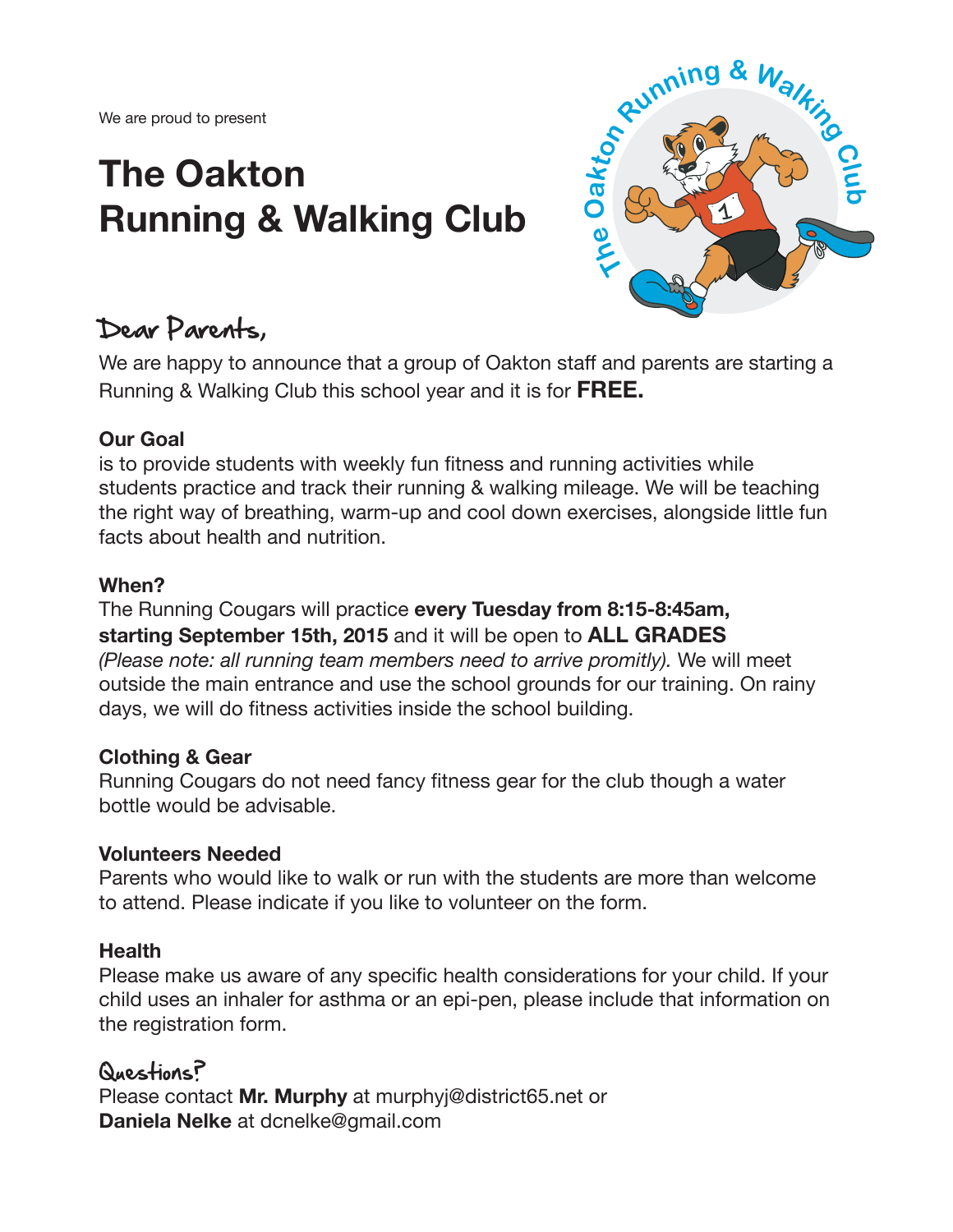Estamos orgullosos de presentar nuestro

# **Club de correr & caminar en la escuela Oakton**



# Estimados padres de familia,

Estamos contentos en anunciar que un grupo del personal de la escuela Oakton y padres de familia están comenzando un club de correr y caminar este año escolar **GRATIS**.

#### **Nuestra meta**

es para proporcionar a los estudiantes como una diversión en el funcionamiento de una buena salud estaremos semanalmente entrenando y practicando con kilometraje. Enseñaremos el camino correcto con ejercicios de respiración, calentamiento, y enfriamiento, tendremos datos curiosos sobre la salud y nutrición.

#### **¿Cuándo?**

Estarán practicando **los martes de 8:15 - 8:45am, a partir del 15 de septiembre 2015** y estarán abiertos **TODOS LOS GRADOS** *(Nota: todos los miembros del equipo tienen que llegar a tiempo)*. Nos reuniremos en la entrada principal. Los días de lluvia, estaremos en el interior del edificio de la escuela.

#### **Vestuario**

No necesitan vestuario de gimnasio para el club, y traer una botella de agua sería aconsejable.

#### **Se necesitan voluntarios**

Los padres que quieran caminar o correr con los estudiantes son bienvenidos. Indique si desea ser voluntario en el formulario.

#### **Salud**

Por favor, déjenos saber las condiciones de salud de su hijo/a. Si su hijo/a usa un inhalador para el asma o inyección de alergias, por favor incluya esta información en el formulario de registro.

# ¿Preguntas?

Por favor, póngase en contacto con el **Mr. Murphy** en **murphyj@district65.net** o **Daniela Nelke** en **dcnelke@gmail.com**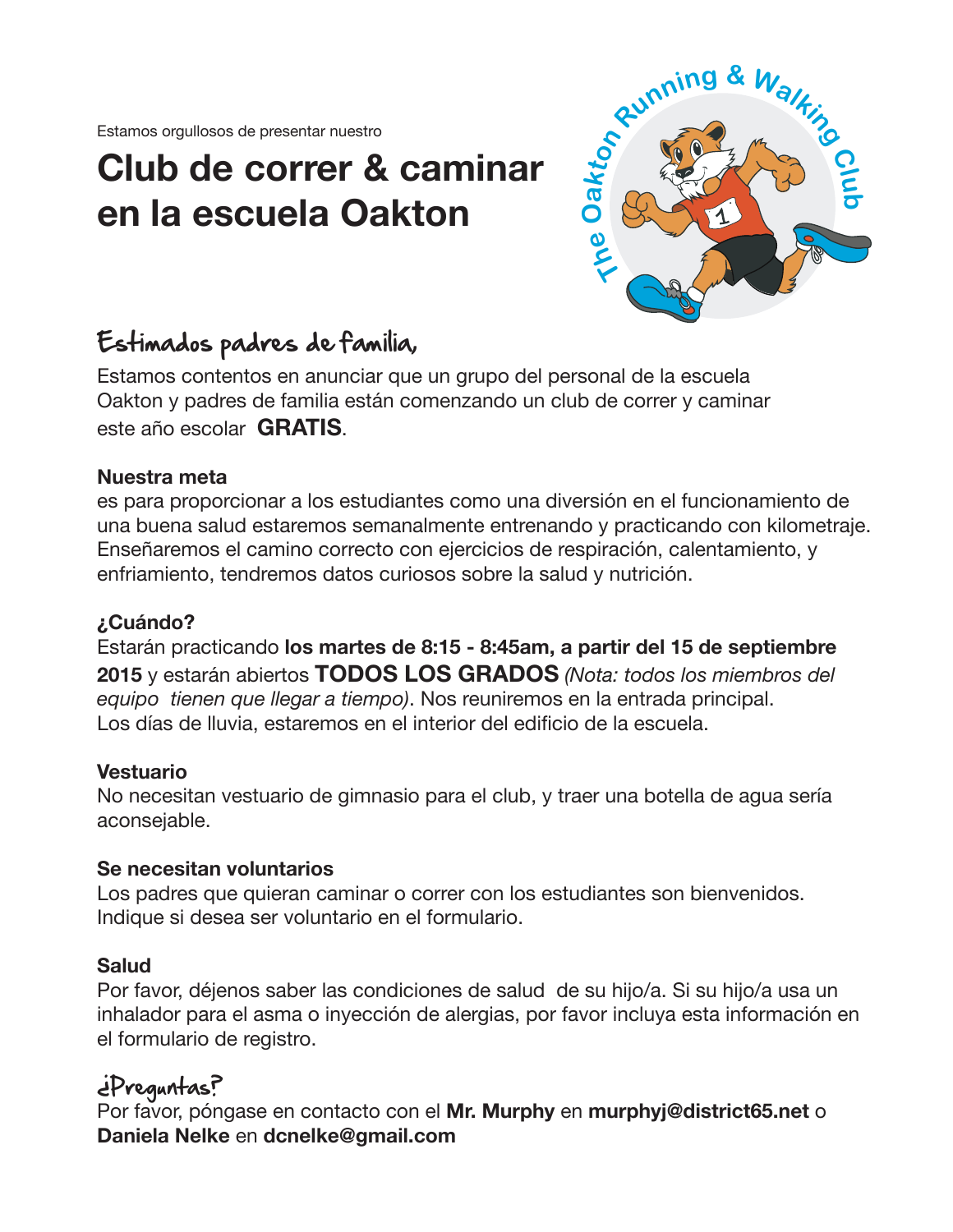### **THE OAKTON RUNNING & WALKING CLUB**

|                                                                                                                | Age: Crade: Realth Concerns: Commercial Concerns and Concerns and Concerns and Concerns and Concerns and Concerns and Concerns and Concerns and Concerns and Concerns and Concerns and Concerns and Concerns and Concerns and |
|----------------------------------------------------------------------------------------------------------------|-------------------------------------------------------------------------------------------------------------------------------------------------------------------------------------------------------------------------------|
|                                                                                                                |                                                                                                                                                                                                                               |
|                                                                                                                |                                                                                                                                                                                                                               |
|                                                                                                                |                                                                                                                                                                                                                               |
| $\bigcirc$ I am available to help weekly                                                                       |                                                                                                                                                                                                                               |
| $\bigcirc$ I am available to help occasionally (please indicate dates)                                         |                                                                                                                                                                                                                               |
| <b>Behavior Expectations Agreement</b>                                                                         |                                                                                                                                                                                                                               |
|                                                                                                                | To maintain and support our mission, the students and parents need to sign this form and return it to the club.                                                                                                               |
| 1. I will follow the directions of all Runners Club staff                                                      |                                                                                                                                                                                                                               |
| 2. I will use positive and supportive language with the other students                                         |                                                                                                                                                                                                                               |
| 3. During club time, I will run and walk safely                                                                |                                                                                                                                                                                                                               |
| 4. I will use my time to run and walk with my group                                                            |                                                                                                                                                                                                                               |
| If these expectations are not upheld, students may not be asked to come back to Runners Club.                  |                                                                                                                                                                                                                               |
|                                                                                                                |                                                                                                                                                                                                                               |
| <b>CLUB DE CORRER &amp; CAMINAR EN LA ESCUELA OAKTON</b>                                                       |                                                                                                                                                                                                                               |
|                                                                                                                |                                                                                                                                                                                                                               |
| Edad: Carado: Carado: Problemas de Salud: Caracter Contracted Contracted Contracted Contracted Contracted Cont |                                                                                                                                                                                                                               |
|                                                                                                                |                                                                                                                                                                                                                               |
| Número de teléfono: _______________________________Correo electrónico: _____________________________           |                                                                                                                                                                                                                               |
| Estoy disponible para ayudar entre semana                                                                      |                                                                                                                                                                                                                               |
| Estoy disponible para ayudar de vez en cuando (por favor indique las fechas)                                   |                                                                                                                                                                                                                               |
|                                                                                                                |                                                                                                                                                                                                                               |
| <b>Expectativas de Conducta</b>                                                                                |                                                                                                                                                                                                                               |

Para mantener y apoyar nuestra misión, los estudiantes y padres de familia tienen que firmar este formulario y devolverlo al club.

- 1. Voy a seguir las instrucciones de todo el personal del Club de Corredores
- 2. Voy a utilizar un lenguaje positivo y de apoyo con los otros estudiantes
- 3. Durante el tiempo de club, voy a correr y caminar de forma segura
- 4. Voy a utilizar mi tiempo para correr y caminar con mi grupo

*\* Si estas expectativas no se respetan, los estudiantes no pueden ser invitados a regresar al Club de Correr.*

Firma del Estudiante: \_\_\_\_\_\_\_\_\_\_\_\_\_\_\_\_\_\_\_\_\_\_\_\_\_\_ Firma del Padre: \_\_\_\_\_\_\_\_\_\_\_\_\_\_\_\_\_\_\_\_\_\_\_\_\_\_\_\_\_\_